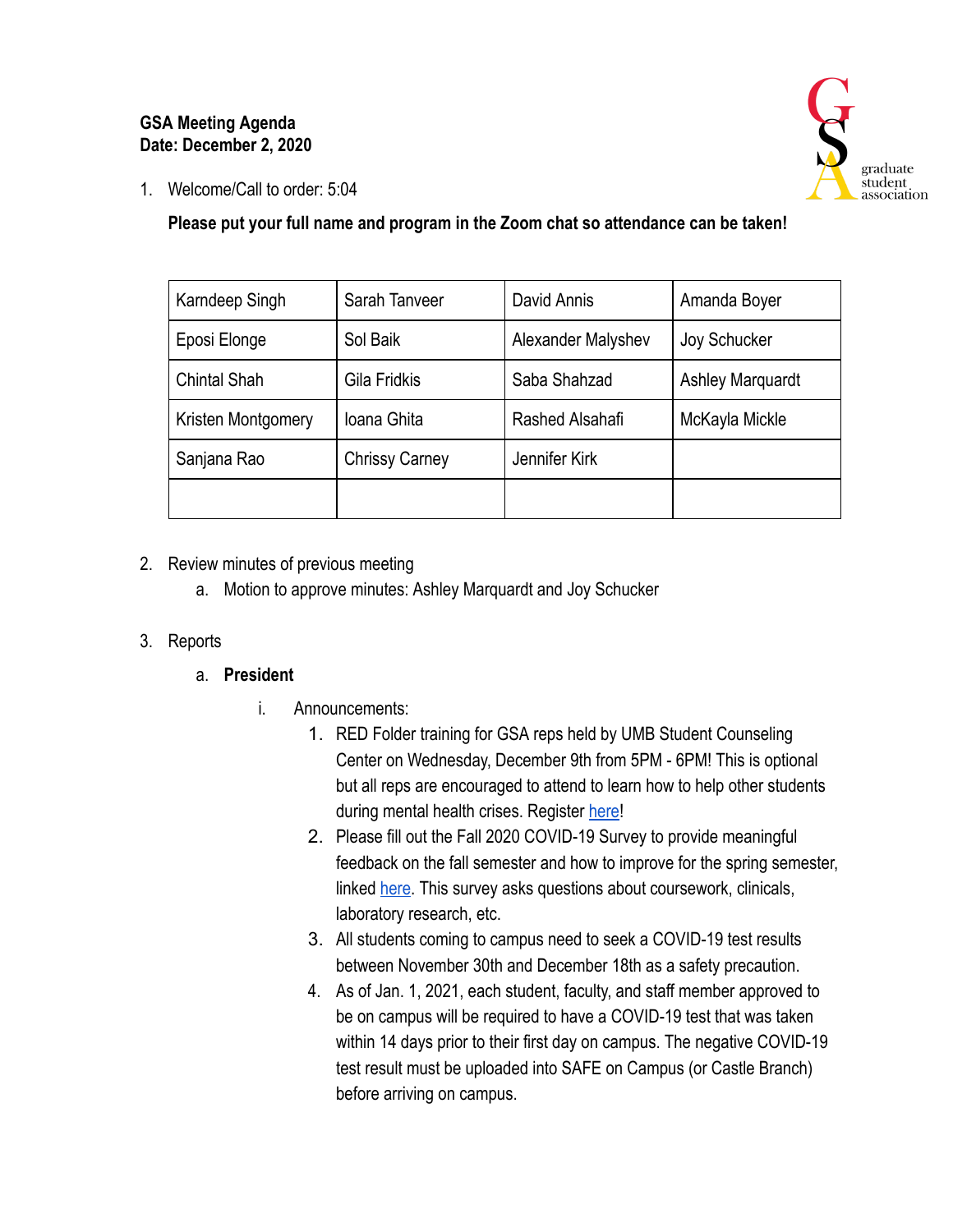5. Sign up for a GSA committee! Check them out [here](https://docs.google.com/spreadsheets/d/1xr3QjsIzToEIMlLTKzh61J_ApBAT5ZAzqzrTozF3aZk/edit?usp=sharing). Every GSA rep is asked to serve on one committee! Options include: Communications, Diversity & Inclusion, Finance, GRC Planning, Professional Development, Social, Stipend, & Volunteer/Outreach.

# b. **Vice President**

- i. Announcements
	- 1. Social Activities Committee: Next meeting 12/11 at 4:00pm. Not too late to join!
	- 2. USGA Announcements:
		- a. Core discussion during the last meeting was around URecFit, including whether it should open and if it does not, should we be charged. Opinions on this?
		- b. Still looking for one more alternate!

## c. **Treasurer**

- 1. Current Balance from our budget: \$2625.23 Total amount in account: \$8761.85
	- a. Pending items: Professional Development Award
		- i. Budgeted: \$500.00
		- ii. Amount Awarded: \$500.00
	- b. Pending items: 3MT Thesis
		- i. Checks on the way

## **c. Balance after pending item: \$8118.50**

- 2. 3MT Awardees check on the way
- 3. Finance Committee:
	- **a.** NA

## d. **Secretary**

- i. Announcements:
	- 1. Still waiting to hear back about stipend review process
	- 2. Working on details of planning a virtual GRC

## **e. Grad Council rep**

- i. Announcements:
	- 1. Thank you to everyone who submitted a Professional Development Award! We have three awardees, Linda Zhang, Sol Baik, and Jacquie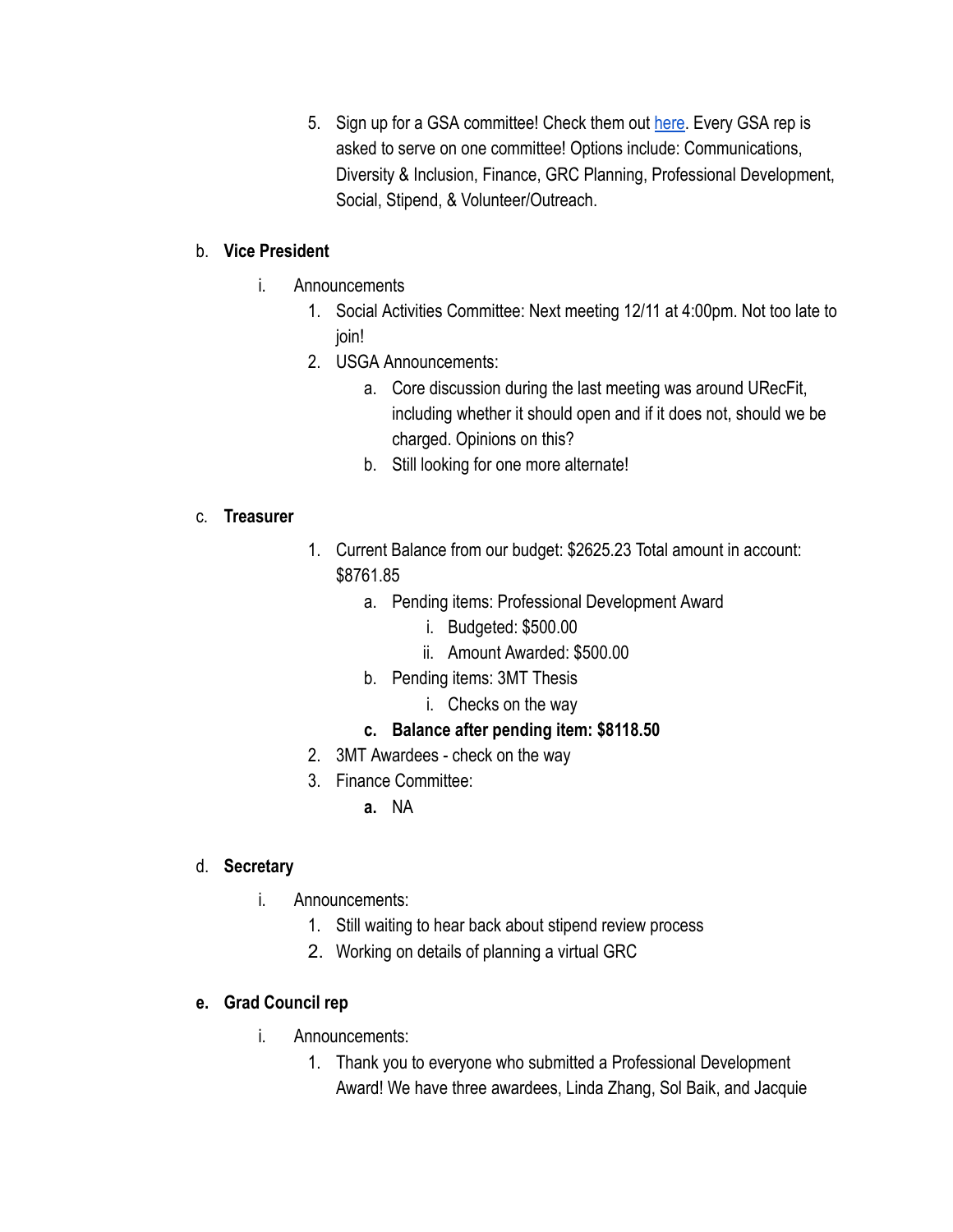Roth. Congratulations!

- 2. We are still figuring out the best and safest way to pick up shirts and masks due to University of COVID guidelines. Thank you SO MUCH for your patience and if you have any suggestions for this please let me know.
- ii. U of M grad council:
	- 1. Next meeting is tomorrow. Stay tuned for updates.
- f. **PR**
- i. Announcements:
	- 1. December Grad Gazette tbd
		- a. Please send me any news, events, announcements, personal pieces, etc!
	- 2. Consider signing up for one of my subcommittees! No members in either one yet
		- a. Communications: Help gather info and come up with story ideas for the monthly Grad Gazette
		- b. Volunteer/Outreach: Help find and plan volunteer opportunities within the Baltimore community
- ii. Communications Committee
	- 1. No updates
- iii. Volunteer Committee:
	- 1. No updates
- g. Meyerhoff: No updates!
- h. NOVA: No updates!
- **i. Program Rep Updates/Questions/Concerns:** 
	- i.
- 4. Old Business:
	- a. Meet & Confer updates
		- i. Meetings occurred on 11/19 and 12/2/20 (today!)
		- ii. Dr. Flavius Lilly (Vice Dean of Graduate School & Vice Provost of Academic and Student Affairs) has joined these meetings now
		- iii. Discussed:
			- 1. Campus Safety: SafeWalk program & Blue Lights
			- 2. Campus Shuttle & Lyft program
			- 3. COVID-19 concerns for graduate students
			- 4. Mental health services: will follow up on role of case manager in referral process & opportunity for mental health app free to students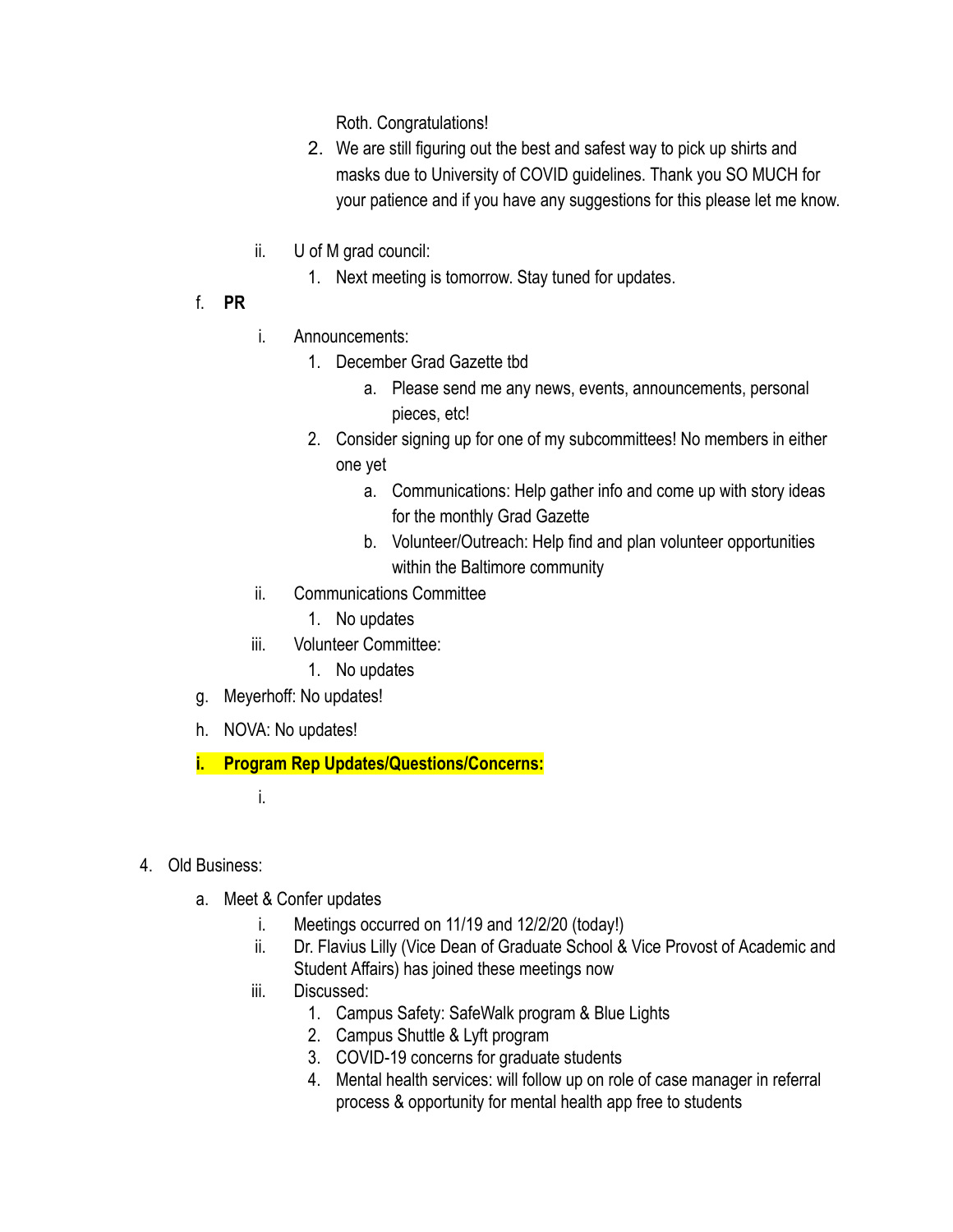-Updates from Sarah Tanveer from email w/ Patty Alvarez and Emilia Petrillo:

Gallagher is collecting data from HealthiestYou

Student feedback about HealthiestYou

Dr. Petrillo will send list of diverse counselors to Gallagher/HealthiestYou so they can reach out to ask if they will become part of HY

- 5. Diversity, Equity, and Inclusion:
	- a. Graduate School has created a committee and our GSA rep Nikita Aggerwal will serve as the student representative!
	- b. First action items: transparent fee waiver process & Graduate School wide use of personal pronouns on communication
- 6. Student fees:
	- a. Recommended not to charge student activities fee by GSA or USGA in the spring
	- b. Likely that URECfit will not open in spring either
	- c. No word on tuition changes
	- d. Any specific feedback on fees for the spring? Our VP Lauren McCarthy can bring the concerns to the next USGA meeting
- iv. Anything that we should bring to their attention?
- b. Student gifts for incoming students:
	- i. Shirts and masks for both incoming and current students are organized and ready to distribute. Current students - look in your email for pick-up times/locations.
	- ii. Incoming students will receive their shirts and masks via their program coordinators. Look out for emails from them!
- 5. New Business:
	- a. Transportation Updates for Spring 2021 Semester
		- i. Both Lyft discount programs are live: Lyft On-Demand Shuttle & Lyft Ride Smart at UMB
			- 1. Lyft On-Demand Shuttle: through Parking & Transportation services; 16 rides per month; up to \$4 off each ride; 6AM - 11AM and 3PM - 11PM
			- 2. Lyft Ride Smart at UMB: through UMB Public Safety; 3 rides per month; up to \$4 off each ride; 7AM - 1AM
			- 3. Thoughts or concerns about either program?
		- ii. Niv sent out a Student Transportation Survey to all UMB students asking for feedback on accessibility to campus during the pandemic and shuttle alternatives (ex: Lyft programs)
			- 1. PLEASE encourage your fellow students to fill this out. We NEED this valuable data.
			- 2. Survey linked here.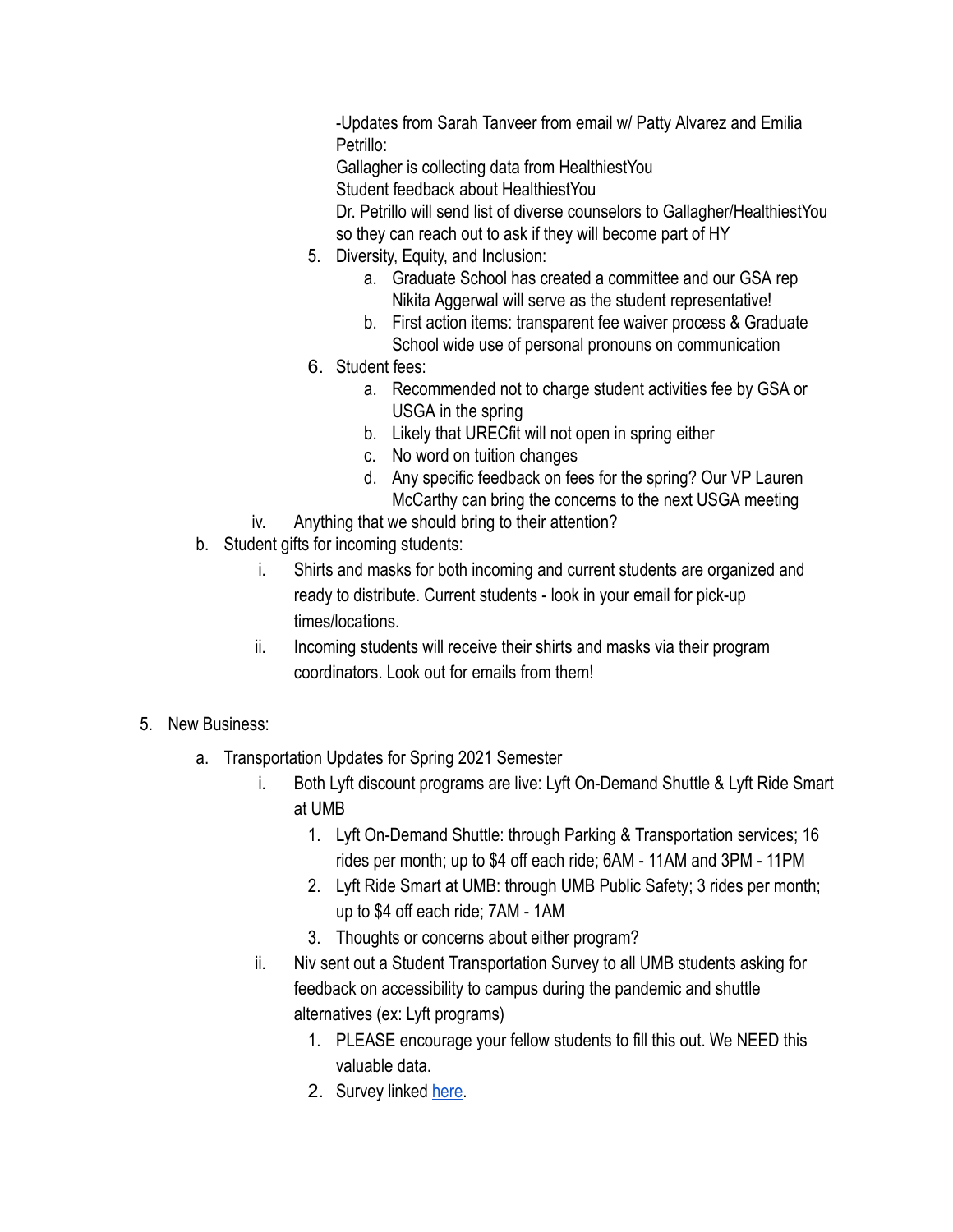- 3. 229 responses so far!!!
- b. COVID-19
	- i. Currently no intent to "shut down" again or move back from Phase 2 but there is always possibility for change
		- 1. COVID cases are low on UMB campus
		- 2. Hospital is almost full currently and will be full by next week (unknown what this means for research on campus)
	- ii. Updated communications to research community:
		- 1. UMB Face Mask Policy linked [here](https://www.umaryland.edu/coronavirus/content/human-resources/umb-policy-requiring-use-of-face-coverings.php)
		- 2. For those who do research on campus, the UMB COVID Research Task Force Research Advisory Group released updated guidance on November 25th via email
			- a. Reinforced COVID-19 compliance guidelines
		- 3. The University of Maryland system is pushing for COVID-19 vaccines for our community. Updates to come.
	- iii. All reporting is still required to go through UMB Hotline via EthicsPoint. You can call the hotline or fill out a form online linked [here](https://www.umaryland.edu/coronavirus/content/testing-hygiene-and-health/how-can-i-report-someone-who-refuses-to-properly-wear-a-face-covering-in-acco.php). Please spread the word on this!
	- iv. Baltimore Convention Center offers COVID-19 testing Monday Friday now! Link to find available appointment times here. You can also walk-in but will likely have a longer line to wait in.
- c. UMB Student Counseling Center updates
	- i. Working with them to:
		- 1. Edit and prepare FAQ document for students on the counseling process and the subsequent referral process
		- 2. Explore opportunity to provide a free mental health app to all UMB students
			- a. Thank you for your feedback and interest on this from the last meeting!
			- b. Headspace & Calm do not have agreements with schools anymore but, instead, offer student discount memberships (ex: Headspace \$10 per year)
				- i. Will ask SCC to promote this!
- d. Graduate student needs & concerns assessment
	- i. Thank you GSA reps for filling out the survey to initially assess this
	- ii. Results are linked here
		- 1. Top responses are:
			- a. Impact of current stressors on productivity and learning
			- b. Transportation to and from campus